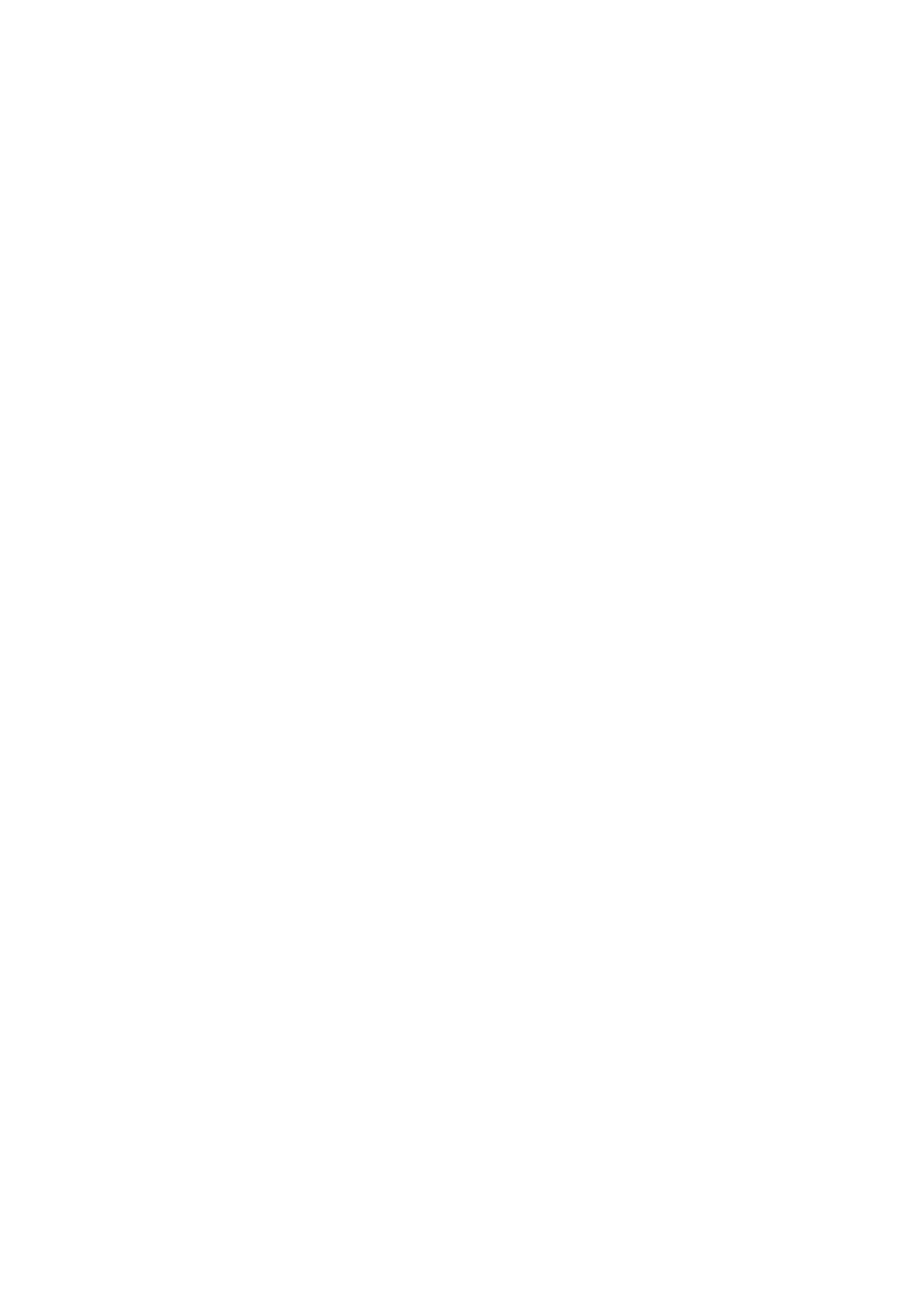# **Material Data Requirements and Recommended Test Methods for the Predictive Modelling of Defect Criticality in Composite Material Systems**

**M R L Gower and G D Sims NPL Materials Centre National Physical Laboratory Teddington, Middlesex TW11 0LW, UK** 

## **ABSTRACT**

Prior work within the MMS13 project had proposed an approach for the modelling of delamination and matrix micro-cracking defect criticality based on three assessment levels; ranging from the relatively straightforward and simplistic Level 1 analysis, up to a more complex, accurate and time consuming Level 3 investigation. This report documents the material property requirements and associated recommended test methods/experimental guidance for generating material data for the predictive modelling of the criticality of such defects according to the three level approach.

In-plane and through-thickness properties are required for tension, compression and shear, as well as the measurement of fracture toughness data for Mode I and II loading. Details on the most appropriate test standards, specimen sizes and testing good practice are provided.

For the highest degree of accuracy when undertaking a Level 1, 2 or 3 assessment of defect criticality, measured data should ideally be used, however it is acceptable at Levels 1 and 2 to use assumed data provided that any assumptions made are valid and justifiable. For a Level 3 analysis it is strongly recommended that only first hand measured or validated predicted data are used.

This report was prepared as part of the research undertaken at NPL for the Department of Trade and Industry funded project on "Measurements for Materials Systems (MMS) Programme - Assessment and Criticality of Defects and Damage in Materials".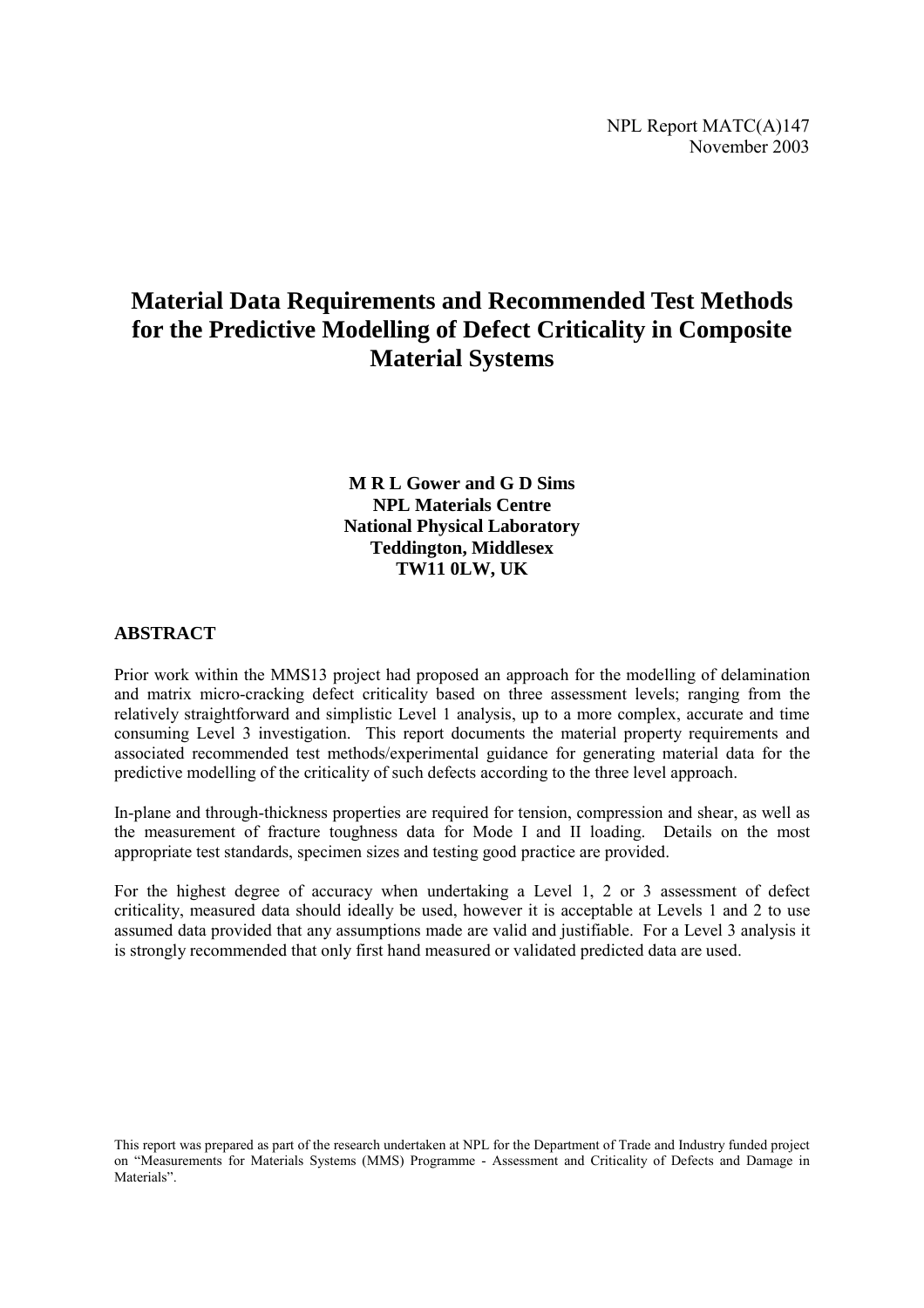© Crown copyright 2003 Reproduced by permission of the Controller of HMSO

ISSN 1473 - 2734

National Physical Laboratory Teddington, Middlesex, UK, TW11 0LW

No extract from this report may be reproduced without the prior written consent of the Managing Director, National Physical Laboratory; the source must be acknowledged.

Approved on behalf of the Managing Director, NPL by Dr C Lea, Head of NPL Materials Centre.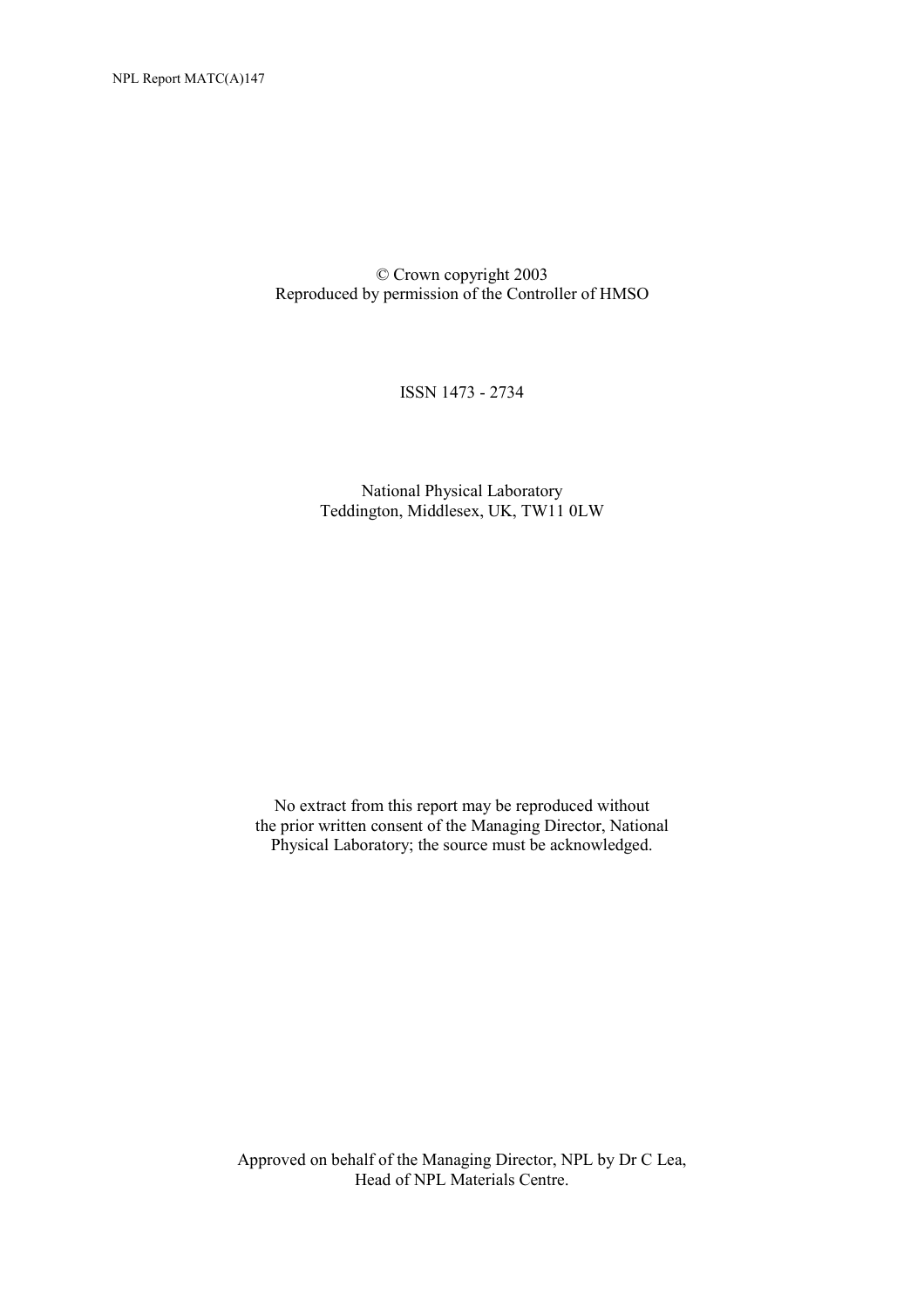## **CONTENTS**

| 2. MATERIAL DATA REQUIREMENTS FOR A 3 LEVEL ASSESSMENT 1  |  |
|-----------------------------------------------------------|--|
|                                                           |  |
|                                                           |  |
|                                                           |  |
|                                                           |  |
|                                                           |  |
|                                                           |  |
|                                                           |  |
| 3.1.3 Shear - ASTM D5379 (Double V-notch beam/Iosipescu)8 |  |
|                                                           |  |
| 3.2.1 Tension and compression - RARDE waisted block9      |  |
|                                                           |  |
|                                                           |  |
|                                                           |  |
|                                                           |  |
|                                                           |  |
|                                                           |  |
|                                                           |  |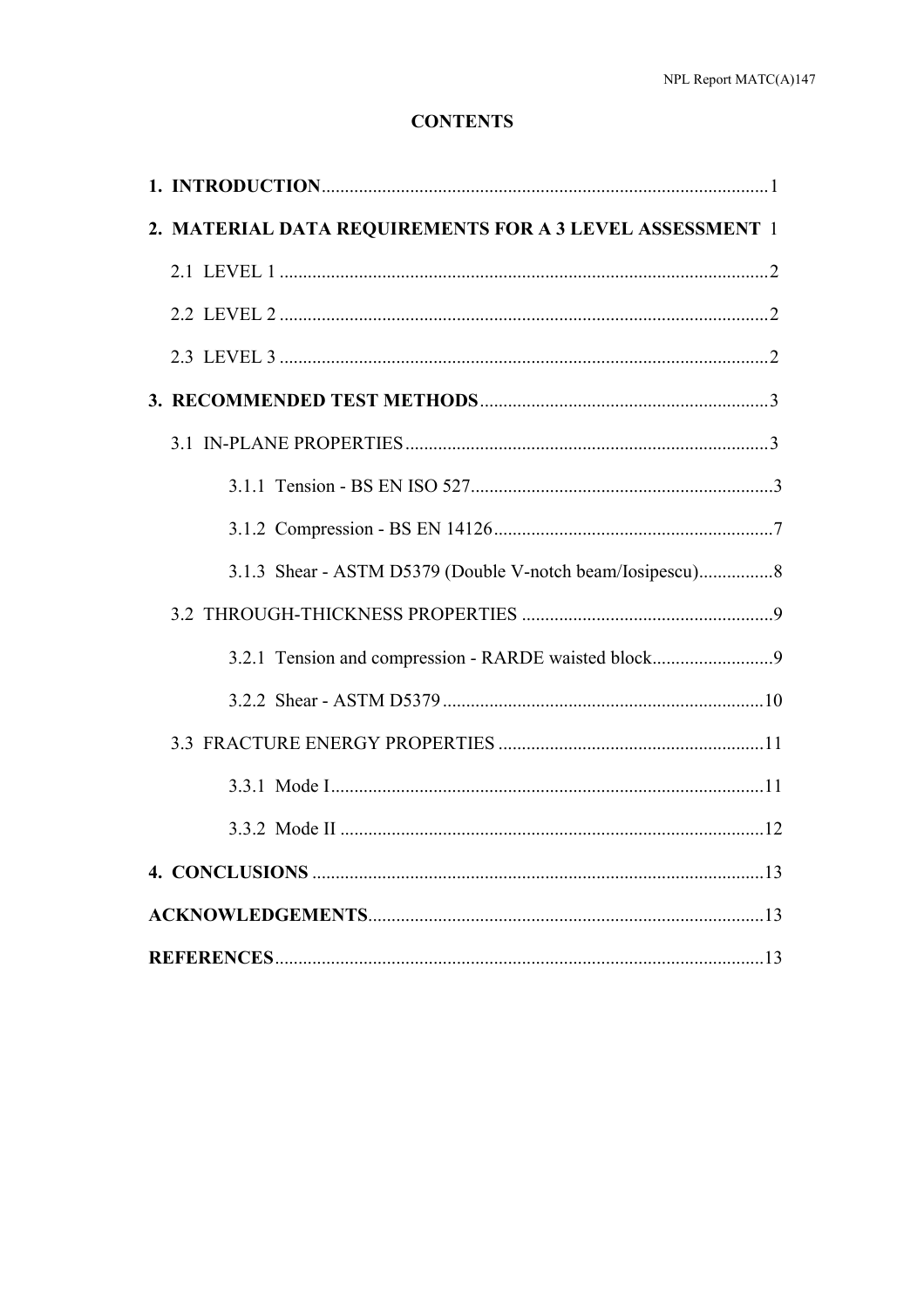## **GLOSSARY OF SYMBOLS**

| $E_{11}$                         | Young's modulus in 1-direction                            |
|----------------------------------|-----------------------------------------------------------|
| $E_{22}$                         | Young's modulus in 2-direction                            |
| $E_{33}$                         | Young's modulus in 3-direction                            |
| $G_{12}$                         | In-plane shear modulus (1-2 plane)                        |
| $G_{13}$                         | Shear modulus in the 1-3 plane                            |
| $G_{23}$                         | Shear modulus in the 2-3 plane                            |
| $v_{12}$                         | In-plane (major) Poisson's ratio                          |
| $\varepsilon_{\text{matterack}}$ | Strain at onset of matrix micro-cracking                  |
| $E_{xx}$                         | Young's modulus in x-direction                            |
| $E_{yy}$                         | Young's modulus in y-direction                            |
| $G_{xy}$                         | Young's modulus in z-direction                            |
| $V_{xy}$                         | In-plane (major) Poisson's ratio                          |
| $S_{xxt}$                        | Tensile strength in x-direction                           |
| $S_{yyt}$                        | Tensile strength in y-direction                           |
| $S_{\rm{xxc}}$                   | Compressive strength in x-direction                       |
| $S_{yyc}$                        | Compressive strength in y-direction                       |
| $S_{xy}$                         | In-plane shear strength (1-2 plane)                       |
| $S_{xz}$                         | Shear strength in the 1-3 plane                           |
| $S_{yz}$                         | Shear strength in the 2-3 plane                           |
| $\Delta G_{Ith}$                 | Mode I crack growth threshold strain energy release rate  |
| $\Delta G_{I I}$                 | Mode II crack growth threshold strain energy release rate |
| $G_{IC}$                         | Mode I critical strain energy release rate                |
| $\mathrm{G}_{\rm IIC}$           | Mode II critical strain energy release rate               |

N.B. Ply (or fully unidirectional laminate) properties are denoted using numeric suffixes, whilst laminate properties are denoted using alphabetic suffixes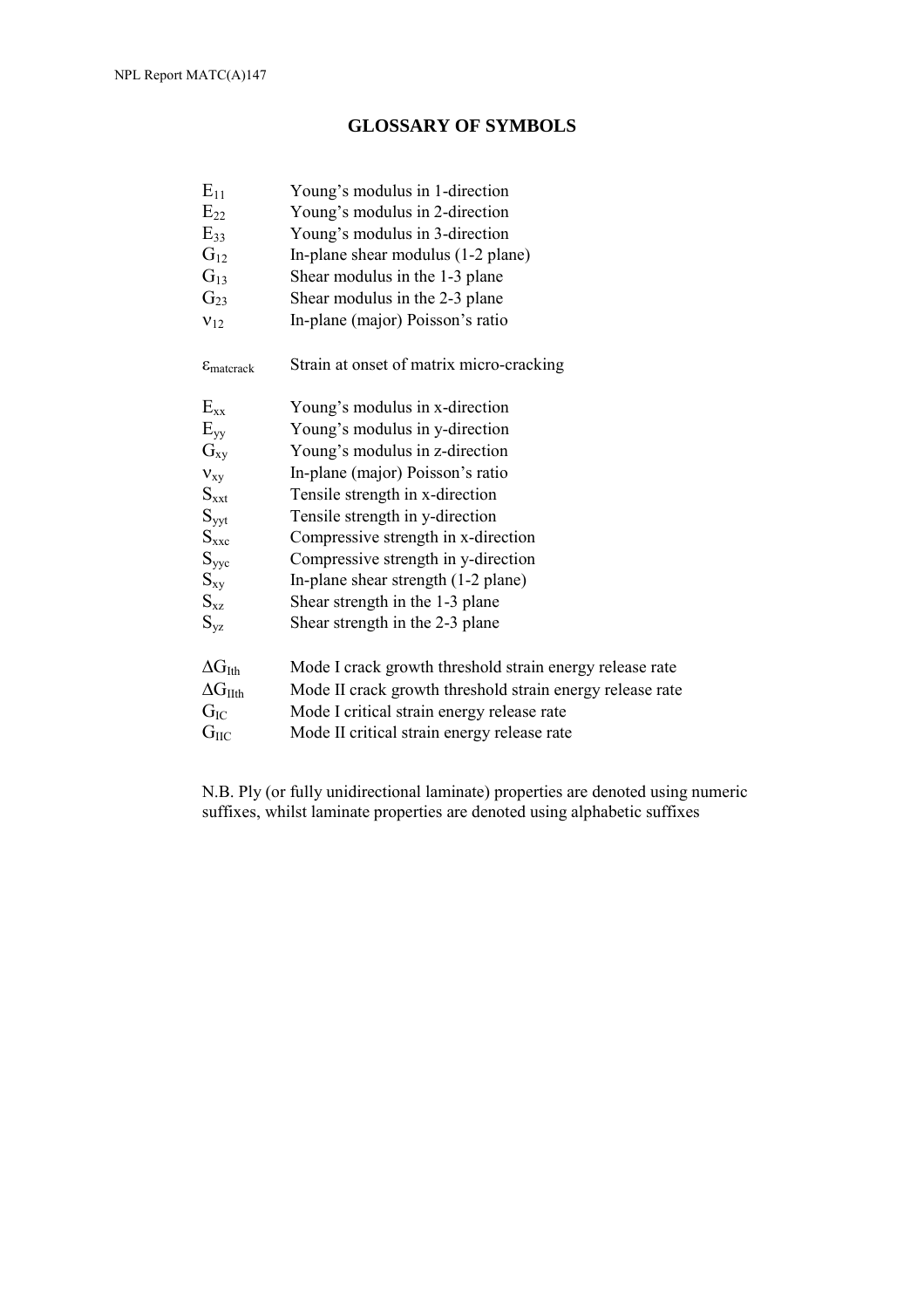## **1. INTRODUCTION**

This report documents the material property requirements and associated recommended test methods/ experimental guidance for generating material data for the predictive modelling assessment of defect criticality in composite material systems. Prior work within the MMS13 project [1,2] proposed an assessment procedure for the modelling of defect criticality based on three levels, ranging from the relatively straightforward and simplistic Level 1 analysis, up to a more complex, accurate and time consuming Level 3 investigation. In this report the term 'defect' includes manufacturing flaws and in-service damage.

Although in practice there are over one hundred individual defect types, most defects, whilst perhaps differing in detail, retain broadly similar morphology and effect on material behaviour. These defects can be categorised into generic defect classifications, e.g. delamination, matrix micro-cracking, laminate through-thickness cracking, material thinning and voids. In order to simplify the modelling approaches for the three levels of assessment, it has been further assumed that most defects fit into either the delamination or matrix micro-cracking classifications. Therefore, the material data requirements and associated test methodology described in this report only consider the material data required by the theoretical models detailed in [2] for delaminations and matrix micro-cracking.

The report is split into two main sections: (i) Section 2 details the material properties that are required for the modelling assessment of delaminations and matrix micro-cracking defects, and (ii) Section 3 provides recommendations and guidance on the test methods that should be used for the accurate measurement of those properties. Conclusions are given in Section 4.

## **2. MATERIAL DATA REQUIREMENTS FOR A 3 LEVEL ASSESSMENT**

The approach proposed in this project is based on a 3 level assessment. The Level 1 assessment has been defined so as to require the operator to undertake only a relatively simple analysis involving basic calculations and retaining a high degree of conservatism. The Level 2 approach allows for a reduction in some of the conservatism employed at Level 1, but is based on more detailed analysis reliant on fewer simplifying assumptions. A Level 3 assessment is the most complex and involved, with fewer simplifying equations and will typically involve a finite element analysis (FEA).

|                         |                                                                                                          | Degree of accuracy<br>required                                                                                                                                                                                                              |                                                                                                                 |
|-------------------------|----------------------------------------------------------------------------------------------------------|---------------------------------------------------------------------------------------------------------------------------------------------------------------------------------------------------------------------------------------------|-----------------------------------------------------------------------------------------------------------------|
| <b>Assessment level</b> | <b>Delamination</b><br><b>Matrix microcracking</b>                                                       |                                                                                                                                                                                                                                             |                                                                                                                 |
|                         | $E_{\rm min}$<br>$\Delta G_{Ith}$                                                                        | $E_{xx}$ , $E_{yy}$ , $G_{xy}$ , $v_{xy}$<br>$S_{\text{xxt}}, S_{\text{vvt}}, S_{\text{xxc}}, S_{\text{vvc}}, S_{\text{xv}}$<br>$\varepsilon_{\text{matterack}}$<br>$(glass \sim 2500 \mu \varepsilon$ carbon $\sim 4000 \mu \varepsilon$ ) | If material data is not<br>available, conservative<br>assumptions can be<br>made to estimate values             |
| 2                       | $E_{11}$ , $E_{22}$ , $G_{12}$ , $v_{12}$<br>$\Delta G$ <sub>Ith</sub> , $\Delta G$ <sub>IIth</sub>      | $E_{11}$ , $E_{22}$ , $G_{12}$ , $v_{12}$<br>$S_{xxt}$ , $S_{yyt}$ , $S_{xxc}$ , $S_{yyc}$ , $S_{xy}$<br>$\varepsilon_{\text{matter}}$<br>(glass $\sim$ 2500 µe carbon $\sim$ 4000 µe)                                                      | Ideally test data should<br>be used, but estimated<br>values are allowed if<br>data not available               |
| 3                       | $E_{11}$ , $E_{22}$ , $G_{12}$ , $v_{12}$<br>$\Delta G_{Ith}$ , $\Delta G_{I1th}$<br>$G_{IC}$ , $G_{IL}$ | $E_{11}$ , $E_{22}$ , $E_{33}$ , $G_{12}$ , $G_{13}$ , $G_{23}$ , $v_{12}$<br>$S_{xxt}$ , $S_{yyt}$ , $S_{xxc}$ , $S_{yyc}$ , $S_{zzt}$ , $S_{zzc}$ , $S_{xy}$ ,<br>$S_{xz}, S_{yz}$<br>$\varepsilon_{\text{matter}}$                       | For full benefits of<br>level 3 investigation to<br>be achieved, accurate<br>test data should always<br>be used |

|  |  |  | Table 1 - Material Data Requirements at Each Assessment Level |  |  |  |
|--|--|--|---------------------------------------------------------------|--|--|--|
|--|--|--|---------------------------------------------------------------|--|--|--|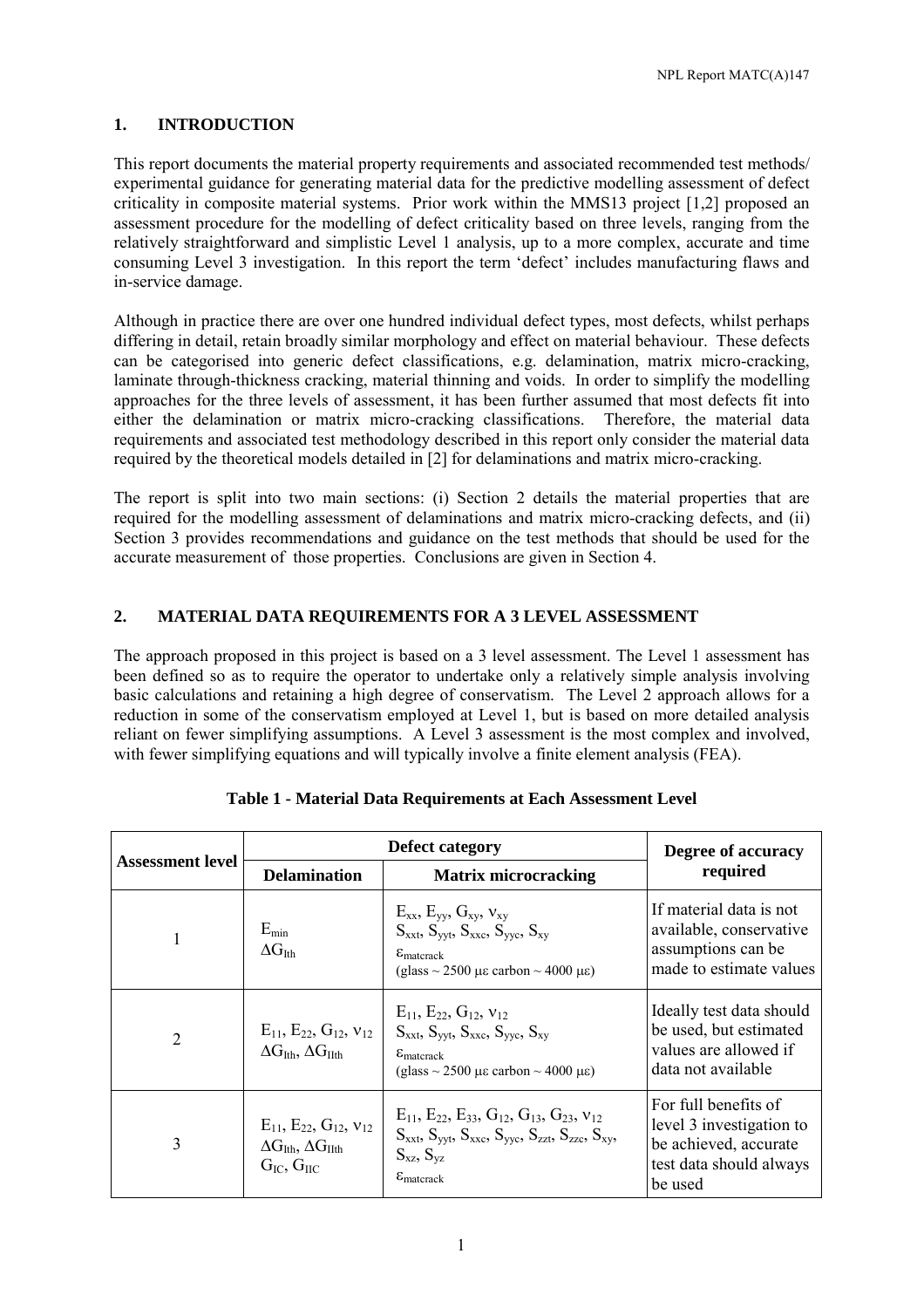Although each assessment level requires a number of material properties, it is essential that for all levels, the assessor has a full knowledge of material type/format and ply stacking sequence for laminates. (N.B. Ply and laminate properties are designated using numeric and alphabetic suffixes respectively (Figure 1)).

In general ply 'material' properties will not be equivalent to 'structural' laminate properties as laminates consist of a number of differently oriented plies, the exception being when the laminate is fully unidirectional i.e. for this case  $E_{xx} = E_{11}$ ,  $E_{yy} = E_{22}$ ,  $G_{xy} = G_{12}$  and  $v_{xy} = v_{12}$ . At the laminate level, the reference axes usually align with the dominant fibre direction, any natural structural reference or primary loading axes.



#### **Figure 1 - Fibre-reinforced plastic composite axes definitions for (a) ply and (b) laminate levels**

#### 2.1 LEVEL 1

The material properties required at this level are listed in Table 1. For the assessment of delamination type defects, a minimum value of Young's modulus (this value corresponds to the laminate's minor principal axis) and the Mode I threshold strain energy release rate ( $\Delta G_{\text{Ith}}$ ) are required. Assessment of matrix micro-cracking defect types requires basic in-plane elastic and strength data at the laminate level plus an estimate of the strain limit for the onset of micro-cracking. For a Level 1 assessment, if measured material data is not available, conservative assumptions are permitted to be made in order to estimate values, e.g. strain limits for the onset of micro-cracking can be assumed to be  $\sim$ 2500 us and  $\sim$ 4000 us for glass and carbon laminates, respectively.

#### 2.2 LEVEL 2

Details of the material properties required for a Level 2 assessment are given in Table 1. In contrast to a Level 1 assessment, the analysis of delamination type defects at Level 2 requires the in-plane elastic properties at the ply level in addition to the Mode I and II threshold strain energy release rates. For matrix micro-cracking; in-plane elastic ply and laminate strength data, and an estimate of the strain limit for the onset of micro-cracking (see Section 2.1) are required.

#### 2.3 LEVEL 3

The material properties required at this level are listed in Table 1. In addition to the properties needed at Level 2, a Level 3 assessment requires the critical strain energy release rates for Mode I and Mode II, plus through-thickness elastic ply and laminate strength properties. The strain limit for the onset of matrix micro-cracking should also be measured and not assumed as for the previous levels.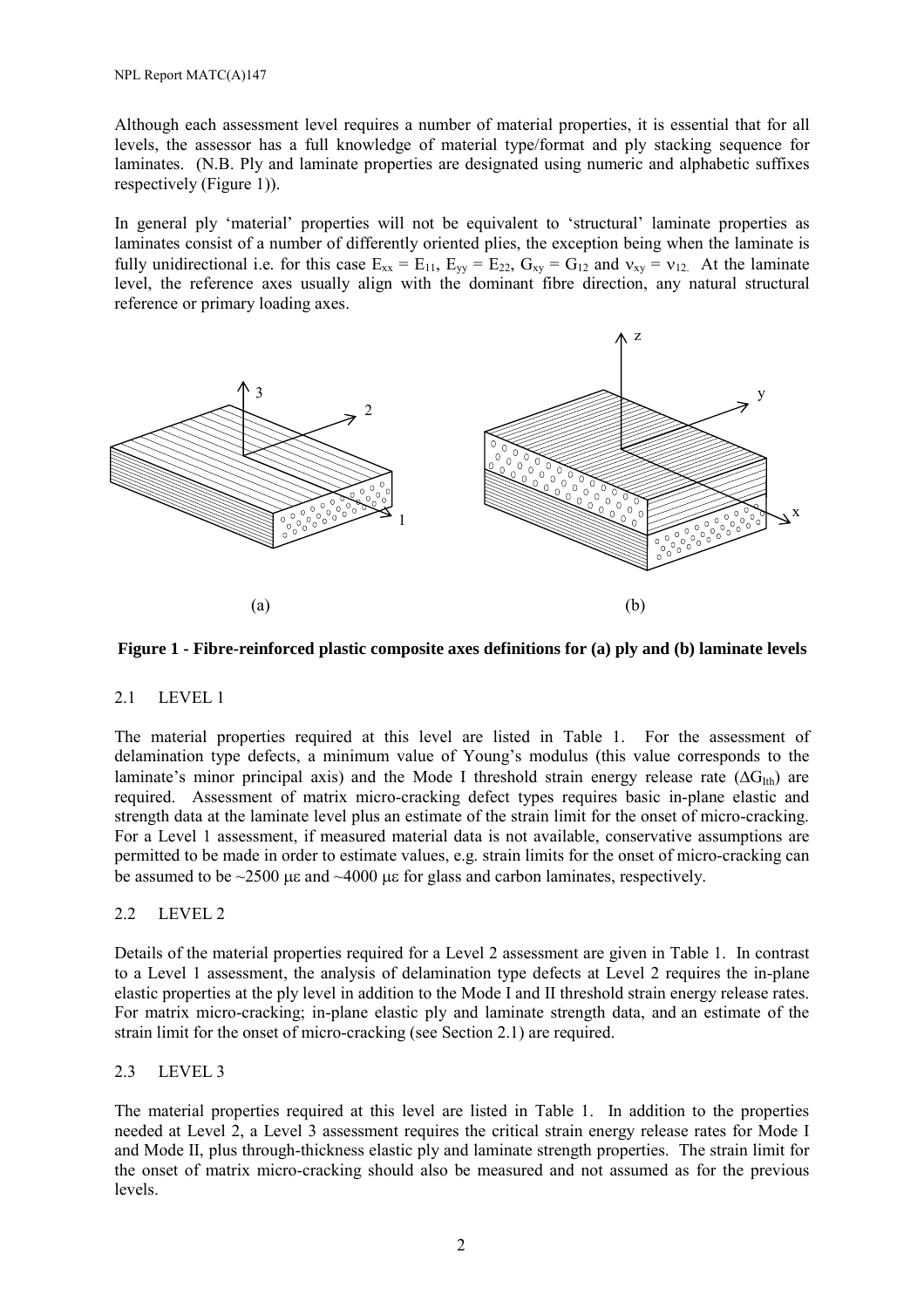## **3. RECOMMENDED TEST METHODS**

Although estimated material data can be used for Level 1 and 2 assessments, accurate test data should be used at all 3 levels of assessment and always for a Level 3 assessment. The complexity and accuracy of a Level 3 assessment could be compromised if estimated material data are used. Synthesised data can be used as long as validation evidence is available.

The following sub-sections provide brief details on test standards that are recommended for use in generating the data listed in Section 2. The reader is advised to study the individual standards for full details on testing procedures.

The use of accurate load and displacement monitoring equipment is essential for precision measurements. For measurement of displacement, at the very least the test machine crosshead should only be used in conjunction with a machine compliance correction, which may be non-linear. However, this is really only satisfactory for flexure tests. For tension and compression testing; clip gauge extensometers, strain gauges, non-contact video extensometers or LVDTs with a low spring stiffness are recommended for displacement/strain measurement. Specimen dimensions should always be measured to the level of accuracy required in the test standard as small errors in the measurement of dimensions can make large differences to the results.

#### 3.1 IN-PLANE PROPERTIES

This section details those test methods recommended for use in measuring in-plane properties, i.e. in the 1-2 or x-y plane (see Figure 1). Test methods for measuring properties in the through-thickness direction (3 direction) are discussed in Section 3.2.

3.1.1 Tension - BS EN ISO 527 Parts 1, 4 and 5 [3,4,5]

The recommended test standard for generating tensile material property data for isotropic and orthotropic, and unidirectional fibre-reinforced plastic composites is BS EN ISO 527 (Parts 4 and 5

| <b>Dimension</b> |                                   | Standard specimen sizes (mm) |                              |                              |              |                          |
|------------------|-----------------------------------|------------------------------|------------------------------|------------------------------|--------------|--------------------------|
|                  |                                   | <b>ISO 527-4</b>             |                              |                              | ISO 527-5    |                          |
| <b>Symbol</b>    | <b>Definition</b>                 | <b>Type 1B</b>               | Type 2                       | Type 3                       | Type A       | <b>Type B</b>            |
| L                | Initial distance between grips    | $115 \pm 1$                  | $150 \pm 1$                  | 136                          | 136          | 136                      |
| $L_0$            | Gauge length for extensometers    | $50 \pm 0.5$                 | $50 \pm 1$                   | $50 \pm 1$                   | $50 \pm 1$   | $50 \pm 1$               |
| $L_1$            | Length of narrow parallel section | $60 \pm 0.5$                 |                              |                              |              |                          |
| L <sub>2</sub>   | Distance between end tabs         |                              |                              | $150 \pm 1$                  | $150 \pm 1$  | $150 \pm 1$              |
| $L_3$            | Overall length                    | $\geq$ 150                   | $\geq$ 250                   | $\geq$ 250                   | 250          | 250                      |
| $L_T$            | Length of end tabs                |                              | $\overline{\phantom{a}}$     | $\geq$ 50                    | $\geq 50$    | $\geq 50$                |
| b <sub>1</sub>   | Width                             | $10 \pm 0.2$                 | $25 \pm 0.5$<br>$50 \pm 0.5$ | $25 \pm 0.5$<br>$50 \pm 0.5$ | $15 \pm 0.5$ | $25 \pm 0.5$             |
| b <sub>2</sub>   | Width at ends                     | $20 \pm 0.2$                 |                              |                              |              |                          |
| h                | Thickness                         | 2 to $10$                    | $2$ to $10$                  | 2 to 10                      | $1 \pm 0.2$  | $2 \pm 0.2$              |
| $h_T$            | Thickness of end tabs             |                              |                              | $1$ to $3$                   | $0.5$ to $2$ | $0.5$ to $2$             |
| R                | Radius                            | $\geq 60$                    |                              |                              |              |                          |
| D                | Diameter of centring holes        |                              | $3 \pm 0.25$                 | $3 \pm 0.25$                 | -            | $\overline{\phantom{a}}$ |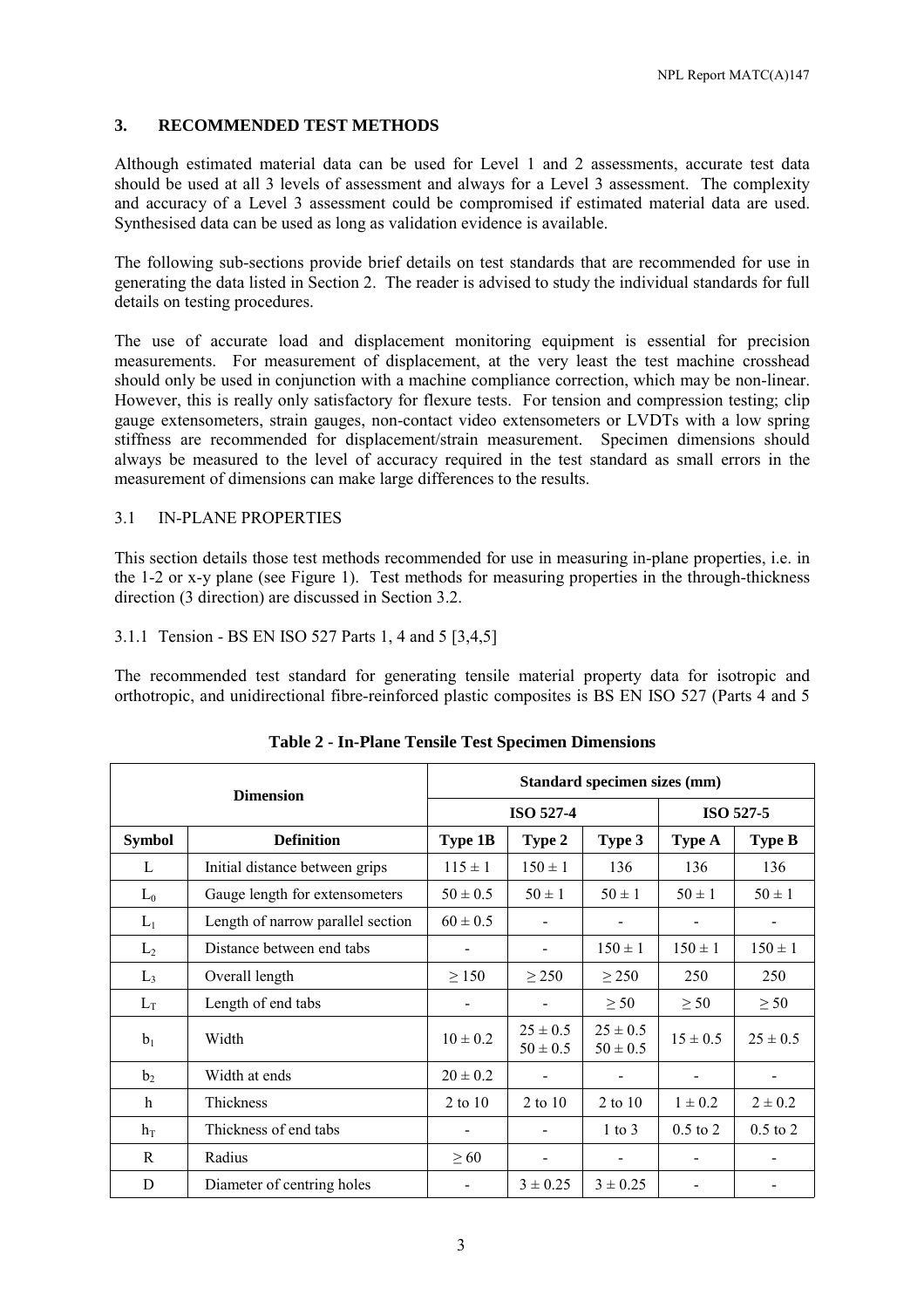

**Table 3 - In-Plane Tensile Test Specimens for BS EN ISO 527 Parts 4 and 5**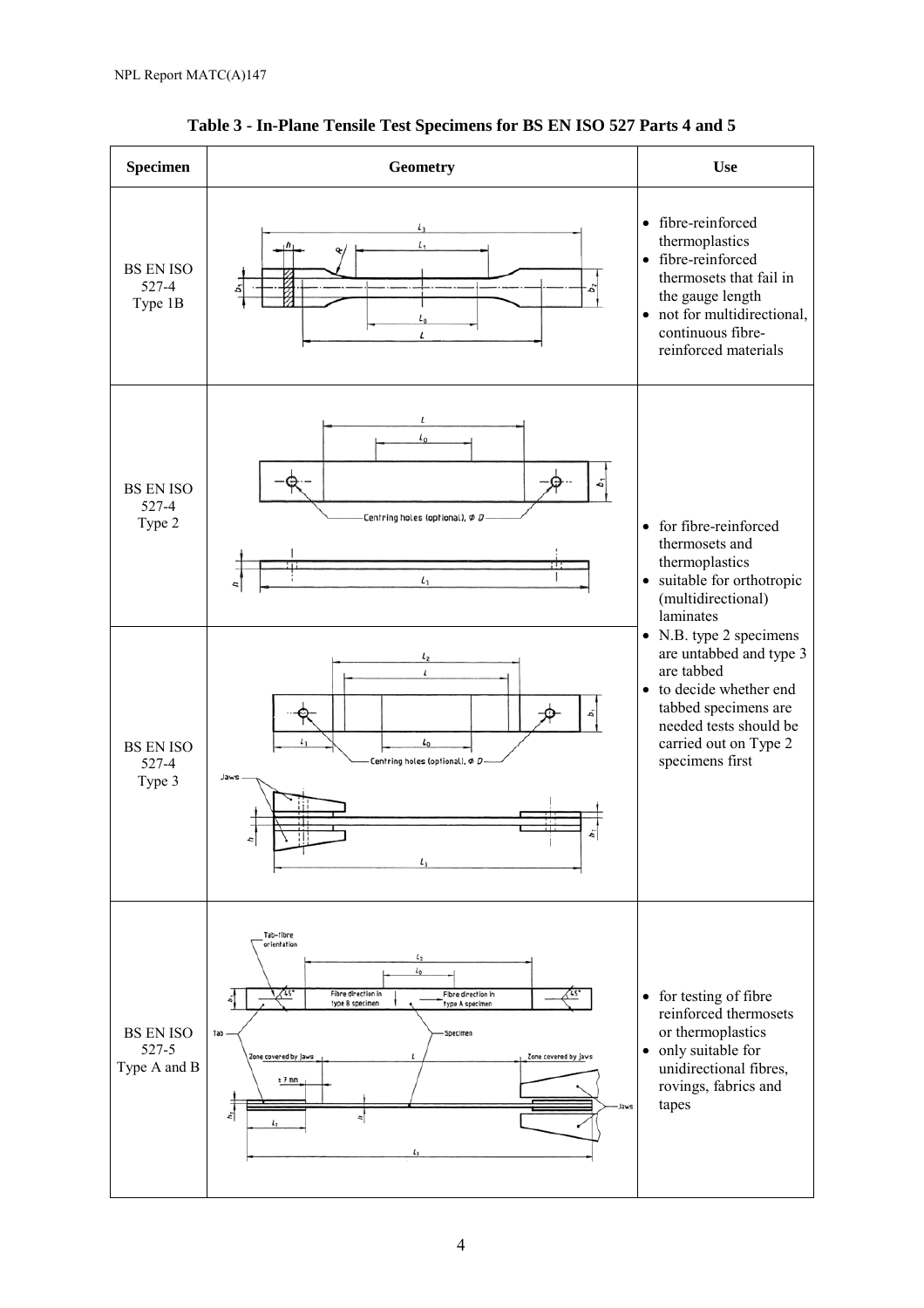respectively). These two parts of BS EN ISO 527 detail standard specimen geometries for different formats of composite material - see Tables 2 and 3. The standard is suitable for polymer matrix composites consisting of thermosetting or thermoplastic matrices and a wide range of fibre formats, e.g. unidirectional, cross ply, mats, woven fabrics, woven rovings, chopped strands, hybrids, rovings and short or milled fibres. The standard covers glass, carbon, aramid and other similar fibre reinforcements.

BS EN ISO 527 can be used to determine tensile strength, Young's modulus, Poisson's ratio, strain to failure and strain to onset of matrix cracking. For accurate measurement of displacement or strain it is essential that clip gauge extensometers (using a suitable gauge length of ~50 mm), strain gauges or LVDTs be used. The test machine crosshead displacement without a compliance correction will give erroneous results.



**Figure 2 - Calculation of Young's modulus** 

The tensile Young's modulus is calculated from the initial linear portion of the stress-strain response between the strain limits of 0.05 and 0.25% strain (Figure 2(a)). Alternative tensile standards use the same specimen geometry and sizes, but calculate the Young's modulus slightly differently; ASTM D3039 [6] takes the modulus between 0.1 and 0.3% strain limits (i.e. the same strain range of 0.2%) and BS EN 2561 [7] between strain levels corresponding to  $P_R/10$  and  $P_R/2$  (where  $P_R$  is the specimen failure load - see Figure  $2(b)$ ). The advantage of calculating the modulus between set strain limits is that results are obtained over the same range of the stress-strain curve for different materials/specimens, whereas for BS EN 2561 the strain range used will vary depending on the failure load. However, BS EN 2561 has the advantage that it will always give a modulus value for materials such as ultra high modulus (UHM) carbon fibre-reinforced plastics (CFRP) that may fail at strain limits below 0.25%. For these types of materials it is not always possible to calculate a modulus of elasticity according to the BS EN ISO and ASTM specifications, although in these cases the maximum strain achieved should be used as the top strain limit and noted in the test report.

Calculation of tensile strain to failure can be difficult as strain gauges can become un-bonded from the specimen and clip gauge extensometers can be damaged near to or at failure. For materials where the load-deflection response to failure is almost linear (i.e. not suitable for  $0^{\circ}/90^{\circ}$  laminates), it is recommended that measurement of deflection be made up to 0.5% strain using a clip gauge extensometer or strain gauges, and for the remainder of the test the machine crosshead be used. To estimate the future strain project a best fit line through the data recorded by the extensometer, and then calculate the strain corresponding to the failure load using the equation for the best-fit line (N.B. the procedure used should be noted in the test report). A strain to failure value can then be calculated using the gauge length of the extensometer, as illustrated in Figure 3.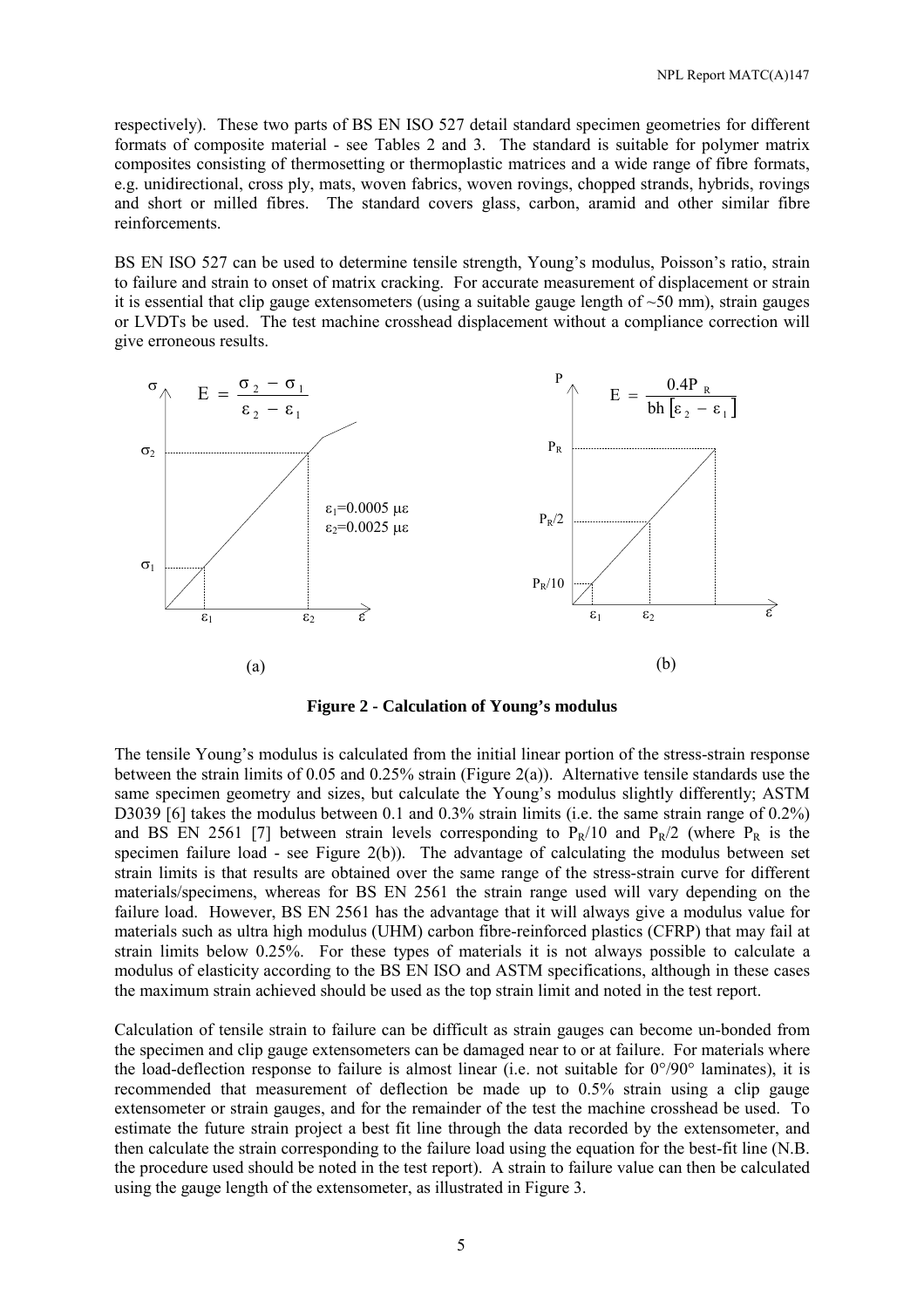

**Figure 3 - Calculation of tensile deflection/strain to failure for plain tensile specimens** 

The major Poisson's ratio ( $v_{12}$  or  $v_{xy}$ ) is the negative ratio of the measured strain in the longitudinal direction (1- or x- direction) to the strain in the transverse direction (2- or y- direction). The ratio should be calculated using strain readings from the same region of the stress-strain curve as used for the modulus determination and longitudinal and transverse strain gauges or extensometers should be used.

The strain level corresponding to the onset of matrix micro-cracking can be determined in a number of ways. For some materials, such as 0°/90° cross-ply laminates, the stress-strain curve has a distinctive kink where matrix micro-cracking in the 90° plies has initiated - see Figure 4(a). For other formats of material, such a kink or "knee" will not be so obvious and it may be necessary to load and unload the specimen at increasing load levels until hysteresis in the stress-strain response is observed (Figure 4(b)). Acoustic emission monitoring can also be employed to detect the onset of micro-cracking and the corresponding strain level. For all these approaches, fractographic analysis of the specimens after being loaded to just above the onset point is recommended to verify the presence of micro-cracks.



**Figure 4 - Determining the strain limit for onset of matrix micro-cracking**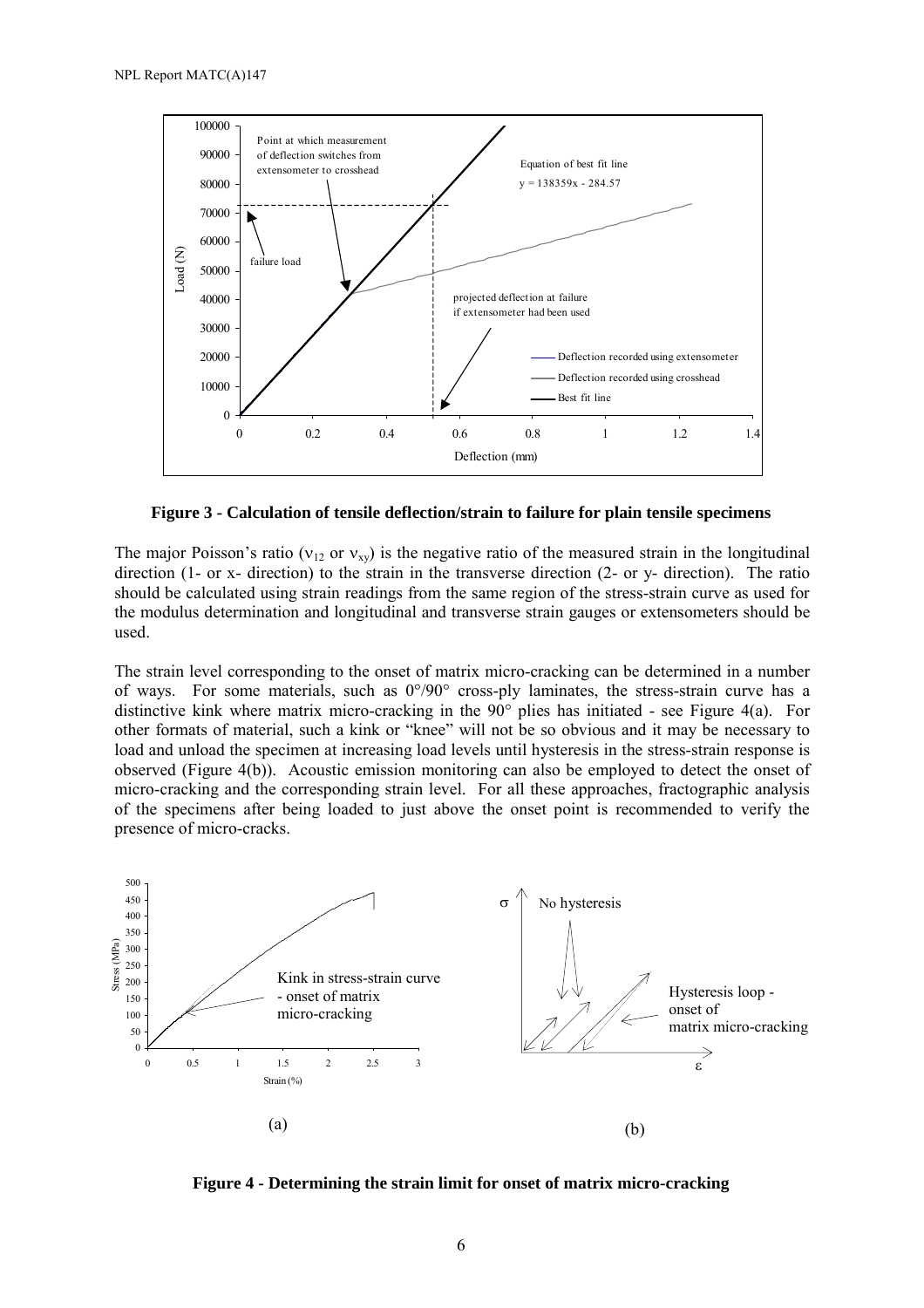

**Figure 5 - Schematic of in-plane compression test specimen for BS EN ISO 14126** 

#### 3.1.2 Compression - BS EN ISO 14126 [8]

The recommended test standard for generating in-plane compressive material property data for fibrereinforced thermoplastic and thermoset composites is BS EN ISO 14126. The standard can be used to determine compressive strength, Young's modulus and strain to failure.

BS EN ISO 14126 allows the use of two loading methods; shear loading and end loading. For both loading methods the gauge length is unsupported. Two specimen types are detailed (see Figure 5 and Table 4); Type A (thickness of material is fixed) and Type B where the material thickness can be over a range. For Type B specimens, end tabs are optional. Type A specimens are typically used for unidirectional material (ply data) tested in the fibre direction, whereas for multidirectional composites (multidirectional laminates, fabrics, mats etc.) the Type B2 specimen geometry is recommended.

Alignment fixtures appropriate to the loading method should be employed to ensure good alignment of the specimen during testing. The standard requires that two longitudinal strain measurements be made, via a strain gauge on each face of the specimen, in order to ascertain whether Euler buckling has taken place during loading. If the difference between the strain gauge readings is 10% or less then the alignment is considered satisfactory and the test is acceptable.

Compressive Young's modulus is calculated in a similar way and between the same strain limits (0.05 to 0.25%) as for tensile testing (to BS EN ISO 527 Parts 4 and 5). Strain values are taken as the average readings of the two faces. If transverse strain gauges are also used, the Poisson's ratio can also be determined in compression and generally gives good agreement to values determined in tension.

|               | <b>Dimension</b>                | Specimen sizes (mm) |                             |                     |  |
|---------------|---------------------------------|---------------------|-----------------------------|---------------------|--|
| <b>Symbol</b> | <b>Definition</b>               | <b>Type A</b>       | <b>Type B1</b>              | Type B2             |  |
| L             | Distance between end tabs/grips | 10                  | 10                          | 25                  |  |
| $L_0$         | Overall length                  | $110 \pm 1$         | $110 \pm 1$                 | $125 \pm 1$         |  |
| $L_T$         | Length of end tabs (minimum)    | 50                  | 50<br>(if required)         | 50<br>(if required) |  |
| b             | Width                           | $10 \pm 0.5$        | $10 \pm 0.5$                | $25 \pm 0.5$        |  |
| h             | <b>Thickness</b>                | $2 \pm 0.2$         | $2 \pm 0.2$ to $10 \pm 0.2$ | $\geq$ 4            |  |
| $h_T$         | Thickness of end tabs           |                     | $0.5$ to 2                  | $0.5$ to 2          |  |

**Table 4 - In-Plane Compression Test Specimen Dimensions for BS EN ISO 14126**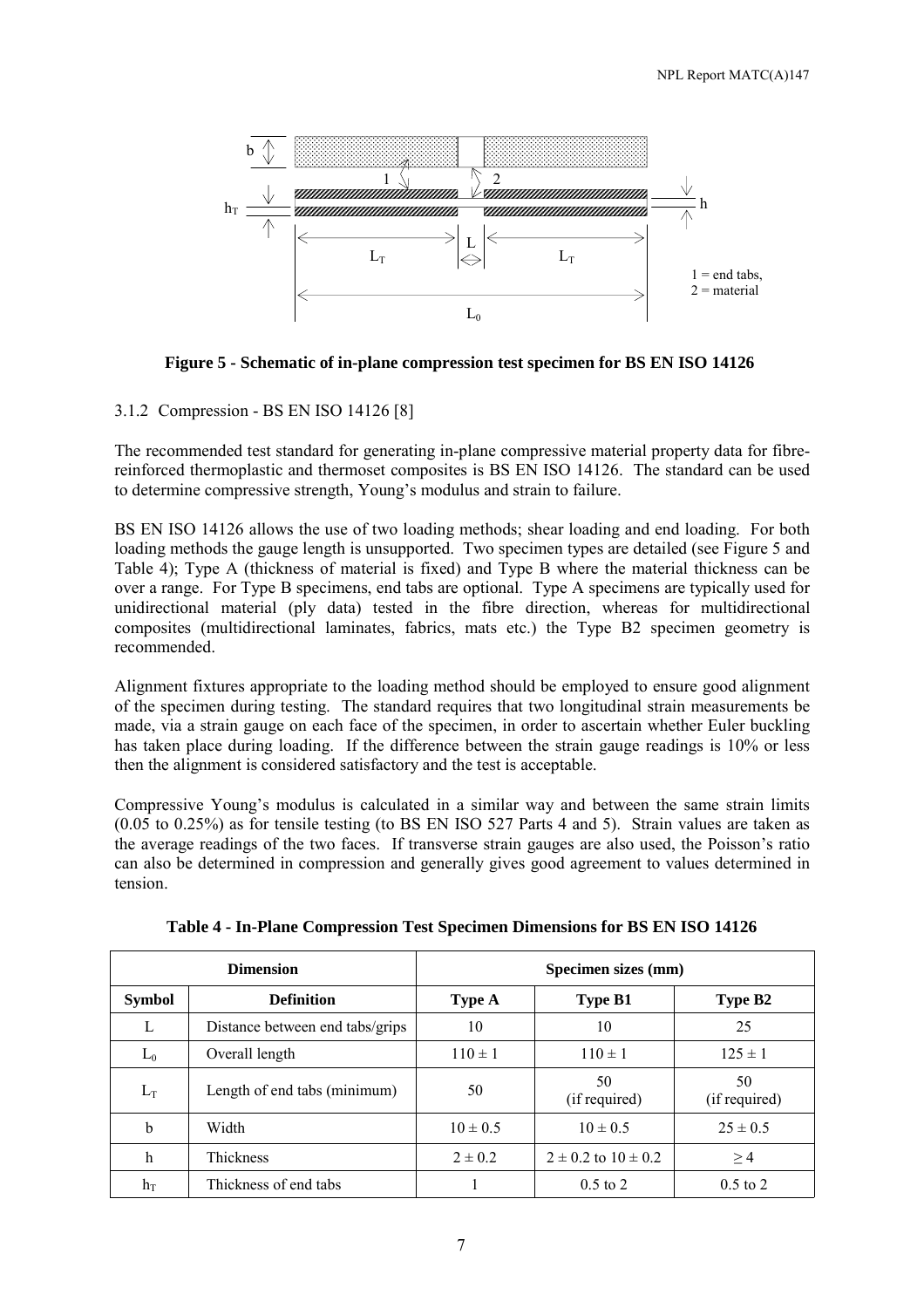#### 3.1.3 Shear - ASTM D5379 (Double V-notch beam (Iosipescu)) [9, 10]

The large number of test methods that can be used to measure shear properties can cause confusion when selecting the most appropriate procedure for the required properties. Some shear test methods produce data at the ply level, while others produce data at the laminate level. Consequently, the choice of test method directly relates to the stress analysis approach being used, i.e. ply or laminate level.

The recommended test standard for generating in-plane shear data (and through-thickness shear data - see Section 3.2.2) for fibre-reinforced thermoplastic and thermoset composites is ASTM D5379 [9]. The double V-notch shear test method (Iosipescu) uses a fixture of the type shown in Figure 6(a). The test specimen is a double edge-notched, flat, rectangular geometry (Figure 6(b)). Standard specimens are 76 mm in length and 20 mm wide with a nominal thickness of 5 mm. The two 90<sup>°</sup> notches have a root radius of 1.3 mm and are cut at  $\pm 45^{\circ}$  to the longitudinal axis of the specimen to a depth of 20% of the specimen width (i.e. ~4 mm). The quality of the machined notch; in particular the radius, cut surface smoothness, and alignment can all have an effect on the quality of measured shear properties. Specimens of insufficient thickness can fail prematurely in compression at the edges in contact with the test rig, or through buckling. Therefore, a specimen thickness of  $\geq$  5 mm is used to avoid these occurrences. The loading fixture applies an in-plane shear stress between the notches. For calculation of shear modulus, a biaxial rosette strain gauge is attached at the specimen center at  $\pm 45^{\circ}$  orientation to the loading direction (Figure 6(c)). Back to back strain gauges are required for calculation of shear modulus,  $G_{12}$ . A check for twisting of the specimen is performed at the shear strain mid-point between the shear modulus calculation points. Differences between shear moduli, due to out-of plane deformation, can be as high as 10% for a batch of nominally identical specimens. To ensure maximum accuracy, the shear modulus is determined from the average response of back-to-back biaxial rosettes. At present the standard requires only one specimen from a batch to be tested in this manner provided the amount of twist for the test specimen is no greater than 3%. Improvements to the test fixture to reduce the differences in shear moduli obtained from the two sides of specimen and possibly eliminate the need for two biaxial rosettes have been proposed,



**Figure 6 - (a) Iosipescu V-notch beam test rig, (b) fibre axes system for measuring in-plane properties Gxy/G12 and Sxy/S12, and (c) specimen with biaxial rosette strain gauge**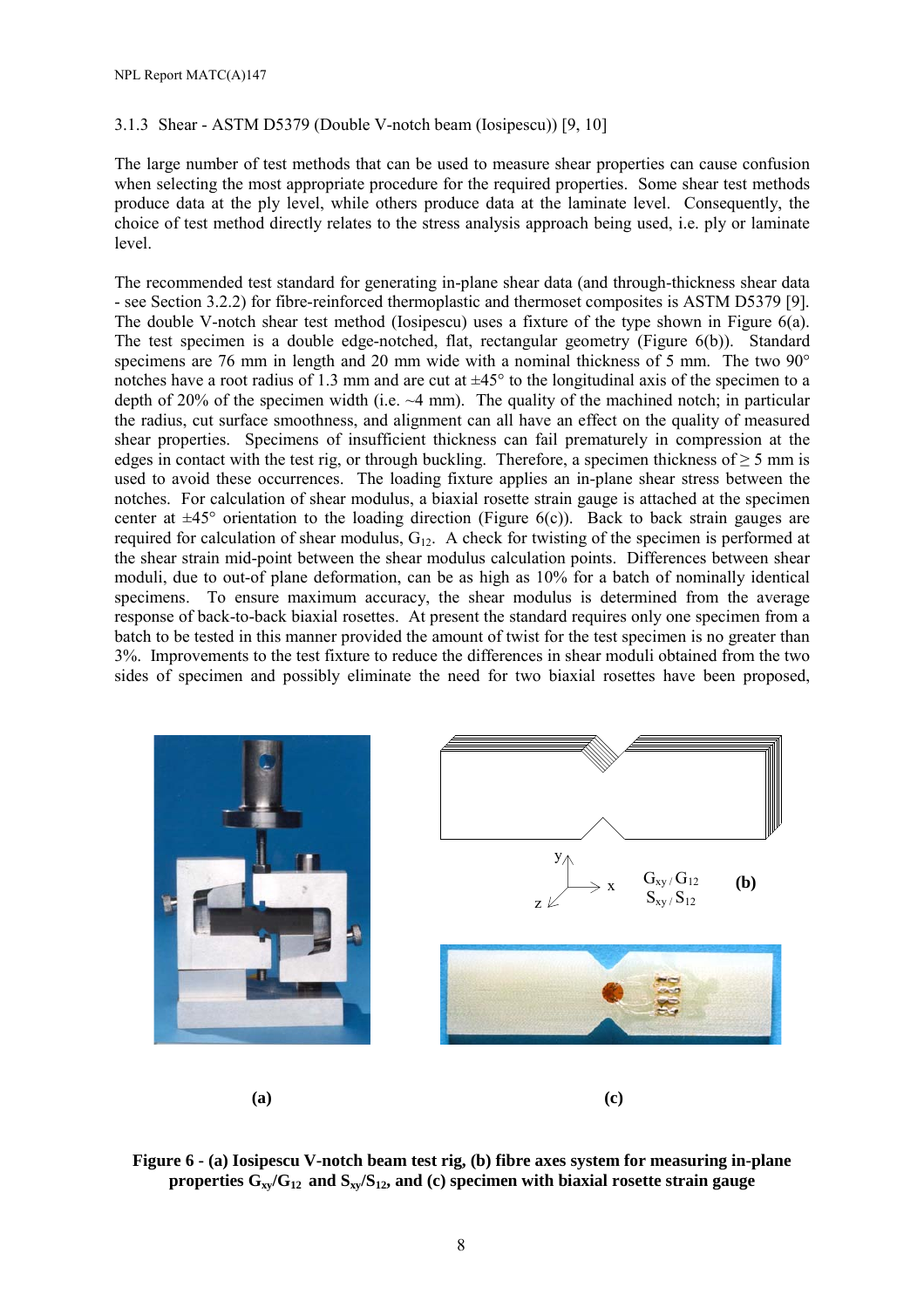namely; (i) keying the bearing post or adding a second post to prevent twisting of the specimen due to the fixture rotating on the bearing post, and (ii) lateral adjustment to minimise out-of-plane deformation. At present, the specimen is not centrally loaded through the specimen thickness. The displacement of each half of the Iosipescu specimen cannot be used for measurement of shear strain due to the compressive deformation that often occurs at the contact surfaces.

The shear strength can be calculated from:

$$
S_{12} = \frac{P_{\text{max}}}{wh}
$$

Where  $P_{\text{max}} = \text{Maximum load}$  w = distance between the notches  $h$  = thickness

And the shear modulus using:

$$
G_{12} = \frac{\Delta \tau}{\Delta \gamma} = \frac{\Delta P}{wh\Delta(\varepsilon_{45} - \varepsilon_{-45})}
$$

Where the variables  $\Delta P$ ,  $\Delta \varepsilon_{45}$  and  $\Delta \varepsilon_{45}$  are the change in applied load and +45° and -45° normal strains in the initial linear region of the stress-strain curve.

#### 3.2 THROUGH-THICKNESS PROPERTIES

#### 3.2.1 Tension and compression - RARDE waisted block [10]

The recommended test geometry for generating through-thickness (TT) data in both tension and compression is the RARDE waisted block (developed by the Defence Evaluation and Research



**Figure 7 - RARDE waisted block specimen for through-thickness tension and compression**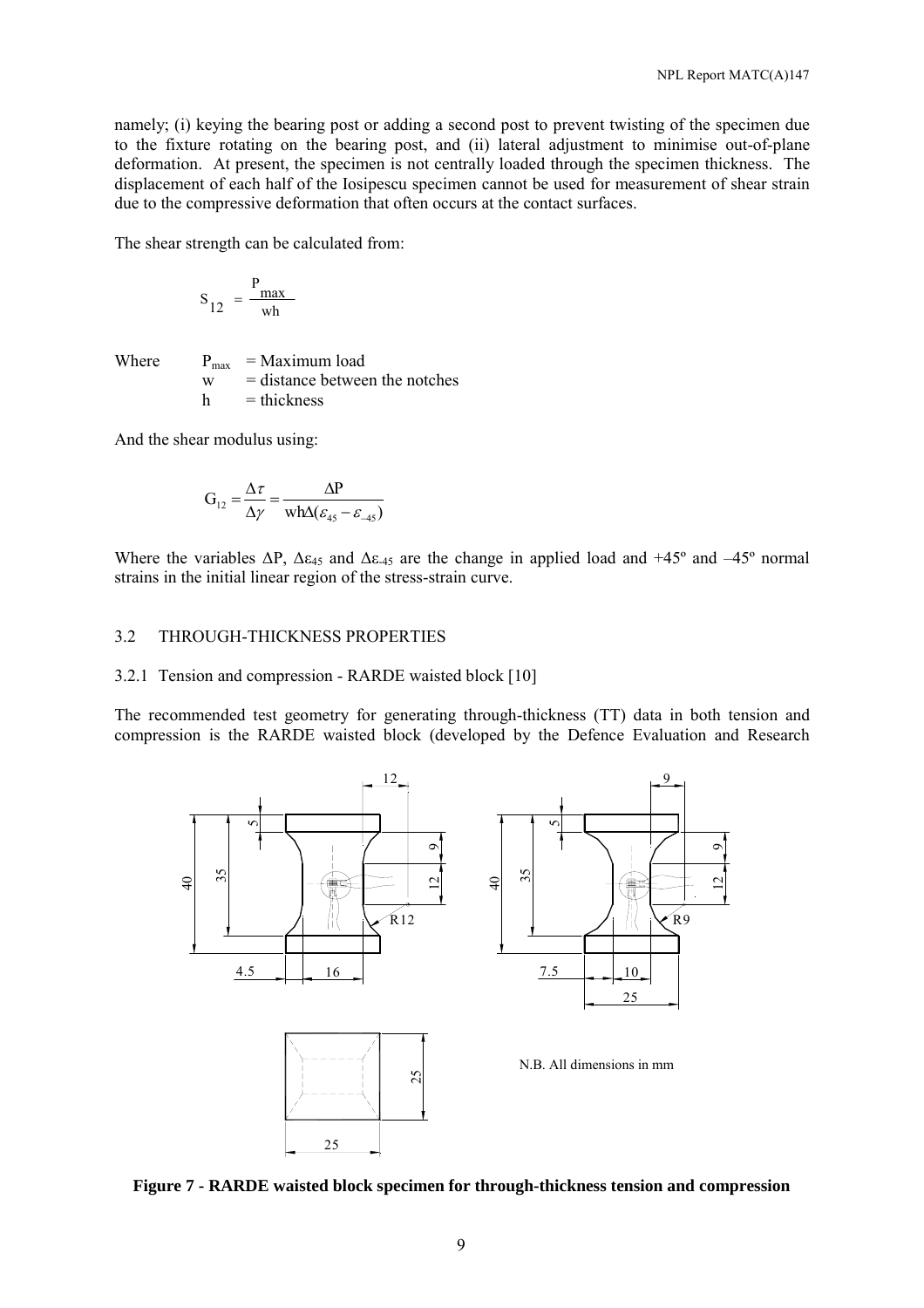Agency (DERA) - now Qinetiq). The gauge-section is 12 mm long, with a rectangular cross-section of 10 mm (y-z plane or 2-3) x 16 mm (x-z plane or 1-3). Specimens are 40 mm thick, but thinner material (19-20 mm thick) can be tested provided the linear dimensions of the specimen are scaled in proportion to the standard geometry shown in Figure 7. However, it is difficult to apply strain gauges in this case. Tensile load is introduced to specimens via adhesively bonded bars which are then gripped in mechanical or hydraulic wedge action grips on the test machine. Care should be taken in selecting an adhesive that has a cure temperature lower than that of the material being tested. In compression, specimens are loaded between flat, parallel hardened steel platens and a four pillar die set is recommended to ensure uniform loading.

The TT tensile and compressive strengths,  $S_{zzt}$  and  $S_{zzc}$  respectively, can be calculated using the following expressions:

$$
S_{zzt} = \frac{P_{\text{maxt}}}{a \times b} \qquad S_{zzc} = \frac{P_{\text{maxc}}}{a \times b}
$$

Where  $P_{\text{max}}$  and  $P_{\text{max}}$  are the maximum tensile and compressive load respectively, 'a' is the specimen width and 'b' is the specimen depth.



**Figure 8 - Calculation of modulus for through-thickness tension and compression** 

The technique requires biaxial (longitudinal and transverse) gauges bonded on all four specimen faces. The use of gauges on all four faces enables average strains between opposite faces to be calculated, hence small deviations in specimen/load alignment can be taken into account. The strain readings are used to assess the uniformity of loading. Tests are deemed acceptable if the difference between strains on opposing faces is  $\leq 3\%$ . The through-thickness tensile and compressive moduli,  $E_{zzt}$ and  $E_{zzc}$  respectively, are calculated between the same strain limits (0.05 to 0.25%) as for in-plane tension and compression tests - see Figure 8.

3.2.2 Shear - ASTM D5379 (Iosipescu V-notch Beam) [9, 10]

As for in-plane shear properties the recommended test method for through-thickness shear is ASTM D5379. Provided adequate material thickness is available (i.e. 20 mm for UD materials, 76 mm otherwise), the shear modulus and strength in the x-z (or 1-3) and y-z (or 2-3) planes can be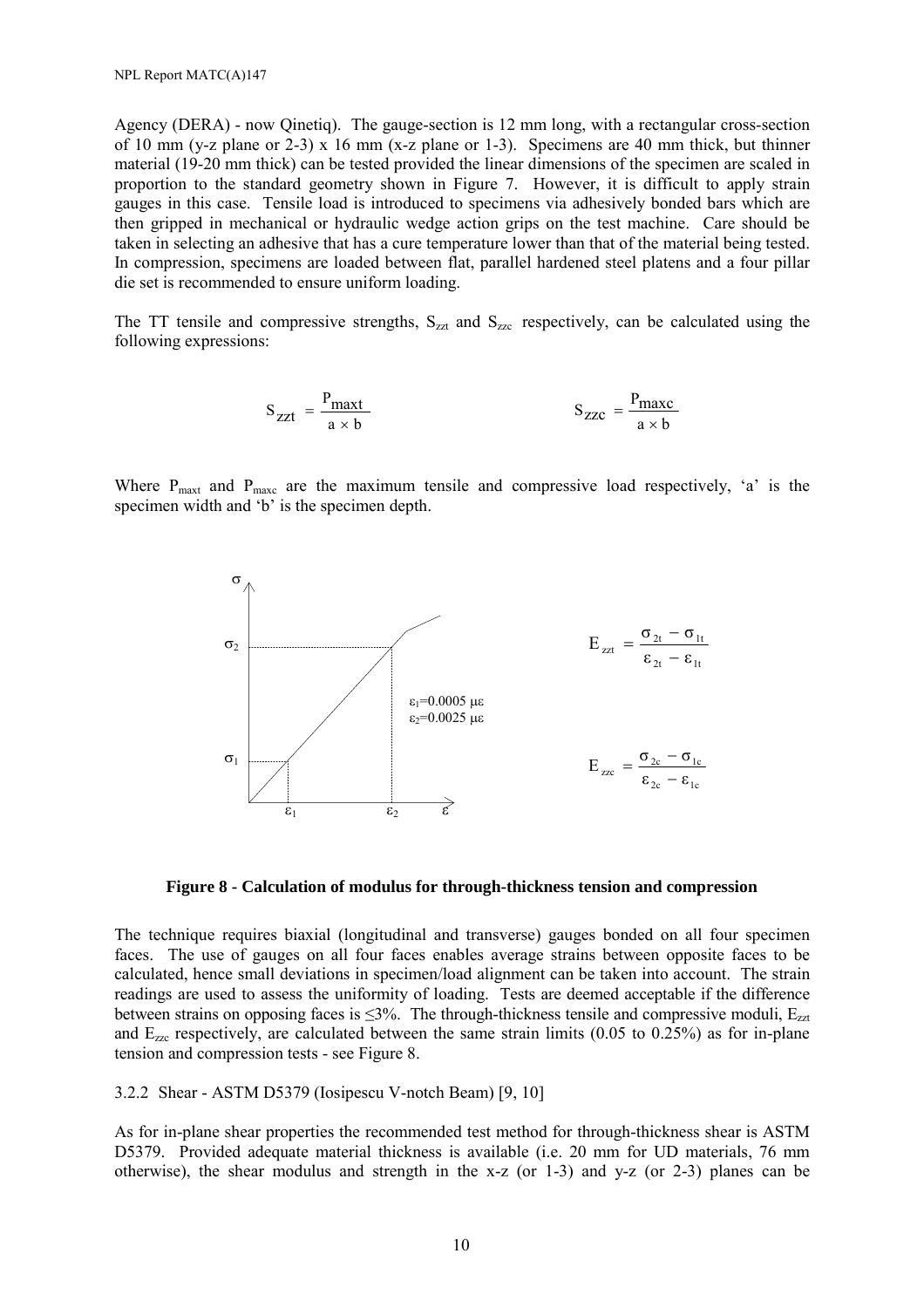

**Figure 9 - Ply orientations of specimens for measurement of through-thickness shear properties** 

measured for a range of composite materials. Figure 9 shows the orientation in which specimens should be machined for measurement of shear properties in these planes. Modulus and strength values can be calculated using similar expressions as for the in-plane V-notch beam tests detailed in Section 3.1.3.

#### 3.3 FRACTURE ENERGY PROPERTIES

#### 3.3.1 Mode I



**Figure 10 - Double cantilever beam specimen for measurement of Mode I properties** 

The recommended test method for measuring the critical strain energy release rate for Mode I loading  $(G<sub>IC</sub>)$  is ISO 15024 [11] which is equivalent to ASTM D5528 [12]. The method is suitable for unidirectional carbon and glass fibre-reinforced thermoset and thermoplastic materials. The standard recommends the use of a double cantilever beam (DCB) specimen which is loaded in tension through loading blocks (as shown in Figure 10 - dimensions in Table 5) or piano hinges. Specimens contain a thin  $(≤ 13 \mu m)$  layer of PTFE at mid-thickness to act as an initial delamination. The specimens are quasi-statically loaded until delamination growth from the tip of the starter crack is observed at which point the load is removed. The specimens are then re-loaded and the onset of stable delamination growth is monitored. During loading the delamination length is measured by observing the crack growing through a series of lines marked at set intervals (1 and 5 mm) on the side of the specimen. The points at which the delamination front passes through the marked intervals are marked on the load-deflection trace. Data reduction is then performed to determine the strain energy release rates for crack delamination initiation and propagation.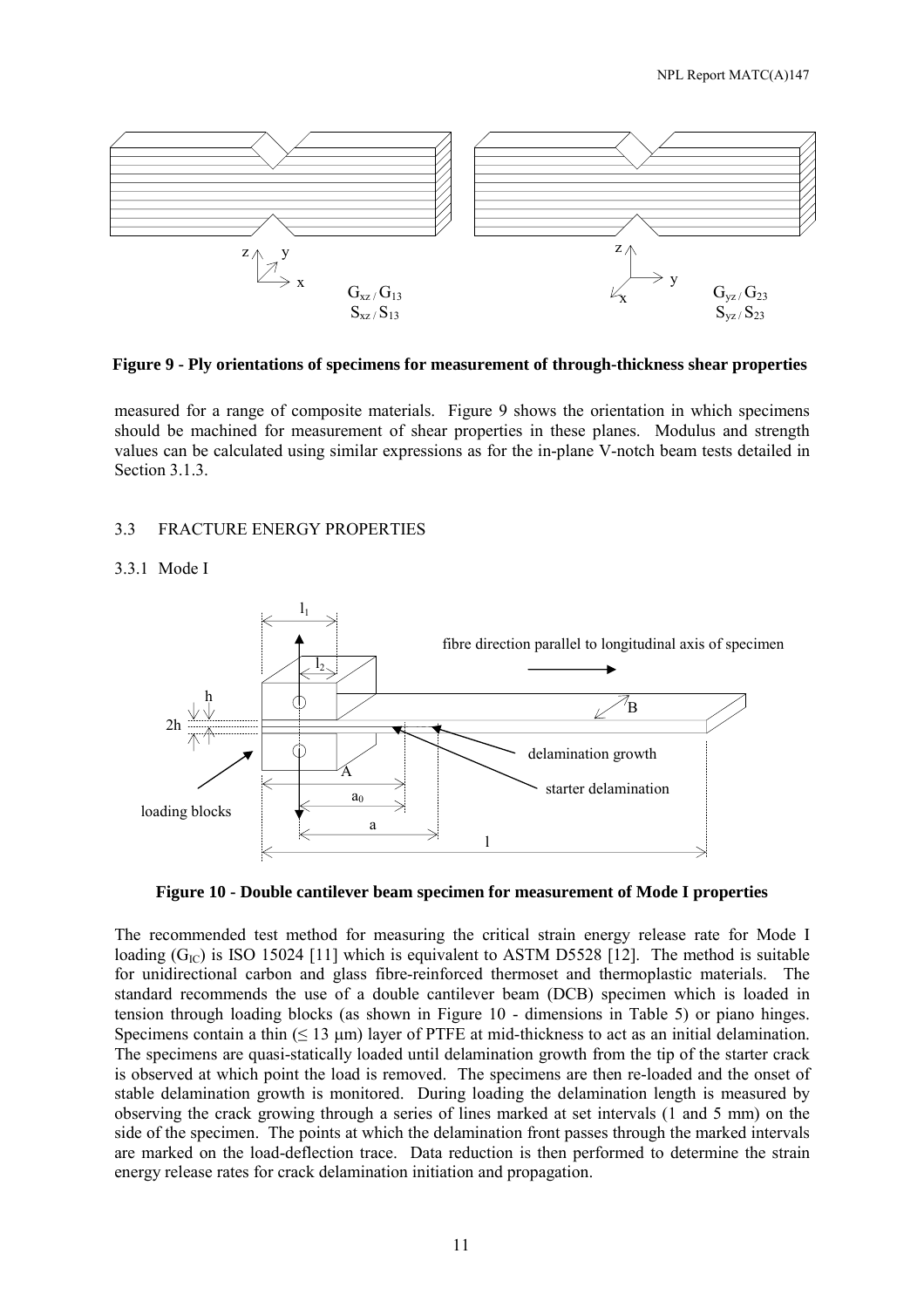| <b>Dimension</b>          |                                   |                                        |  |
|---------------------------|-----------------------------------|----------------------------------------|--|
| <b>Symbol</b>             | <b>Definition</b>                 | Value (mm)                             |  |
| B                         | Width                             | 20 (but can use 15-30)                 |  |
| 2 <sub>h</sub>            | <b>Thickness</b>                  | $\sim$ 3 for CFRP<br>$\sim$ 5 for GFRP |  |
|                           | Length                            | >125                                   |  |
| $l_1$                     | Loading block width               | $\leq15$                               |  |
| l <sub>2</sub>            | Loading block hole centre         | 1/2                                    |  |
| $\boldsymbol{\mathrm{h}}$ | Mid-plane depth                   | half thickness                         |  |
| A                         | Insert length                     | 60                                     |  |
| a                         | Delamination crack length         | $a_0$ + measured delamination length   |  |
| a <sub>0</sub>            | Initial delamination crack length | $60-l_2$                               |  |

#### **Table 5 - Dimensions for Mode I DCB Specimen**

The Mode I growth threshold strain energy release rate ( $\Delta G_{Ith}$ ) can be determined using ASTM D6115 [13]. DCB specimens are cycled between a minimum and maximum displacement in tensiontension fatigue at a specified frequency. The number of cycles (N) to the onset of delamination growth is recorded and a corresponding Mode I cyclic strain rate can be calculated using corrected beam theory (CBT) or the modified compliance calibration (MCC) method as set out in [10].  $\Delta G_{I\text{th}}$ can be calculated in a similar way but for an acceptable (specified by the end-user or designer) value of delamination growth rate da/dN instead of a number of cycles.



#### **Figure 11 - 4-point end notch flexure (4ENF) specimen for measurement of Mode II properties**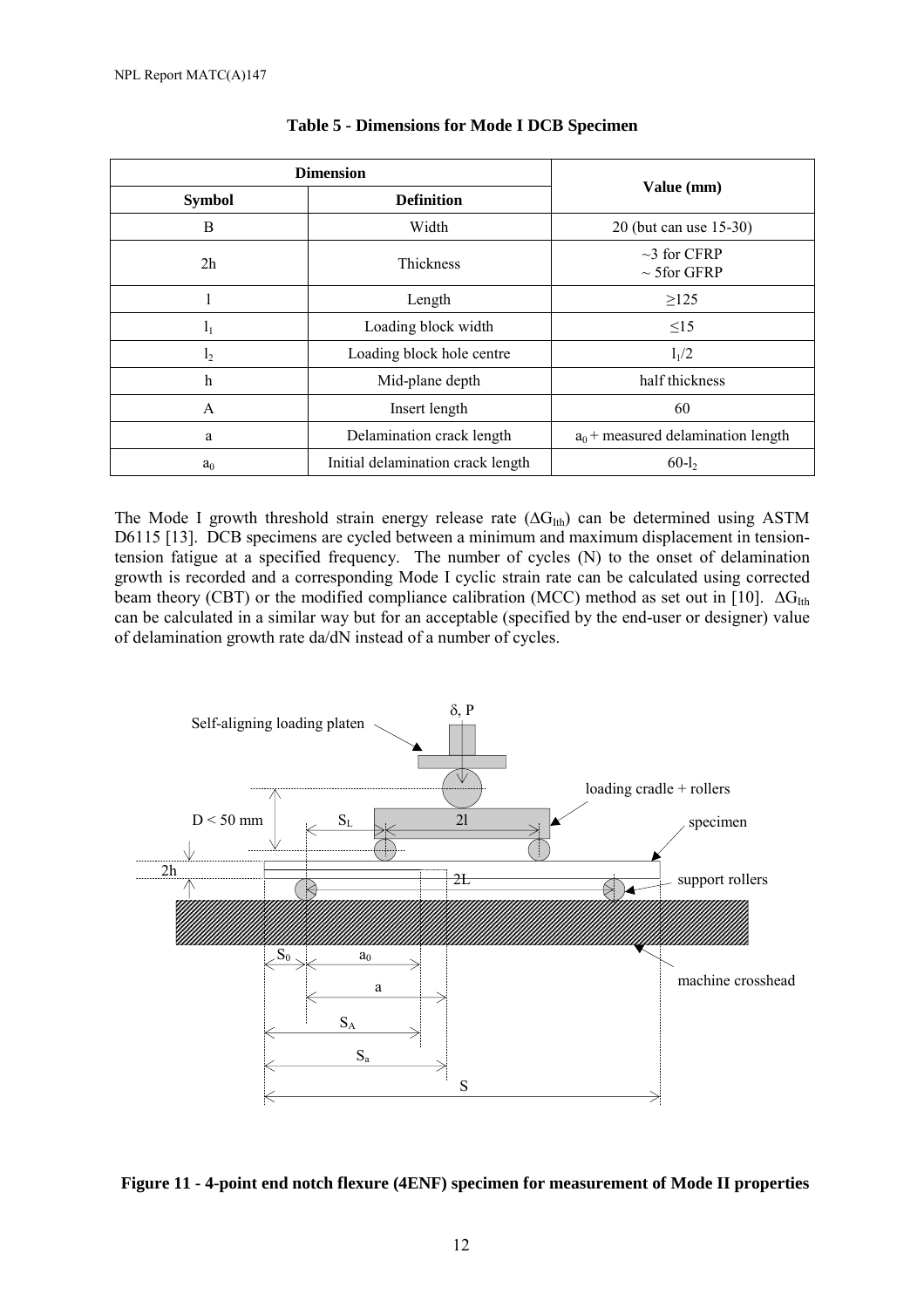#### 3.3.2 Mode II

The recommended test method for measuring the critical strain energy release rate for Mode II loading  $(G_{\text{HC}})$  is the four-point bend end notch flexure (4ENF) test [14]. The specimen and test geometry are illustrated in Figure 11. The specimen is typically  $\sim$ 3 and 5 mm thick for carbon and glass fibre-reinforced materials respectively. The specimen width is the same as for the DCB test (20 mm) and a PTFE film  $\leq 13$  µm thick should be used to provide a starter delamination. Specimens are loaded quasi-statically in the jig shown in Figure 11 and a delamination is initiated and grown from the PTFE insert. In the same way as for Mode I testing, the crack growth is monitored throughout the test and related to the load displacement response. Data reduction is then performed to give a value for the strain energy release rate.

A standardised method for determination of the Mode II growth threshold strain energy release rate ( $\Delta G$ <sub>IIth</sub>) does not currently exist. The current procedure is to adopt the approach for Mode I. The 4ENF test is suitable for static work but in fatigue the small deflections make it difficult to control at low values of G. A specimen configuration that has been used with more success in fatigue is the end-loaded shear (ELS) specimen [15]. The ELS specimen dimensions are the same as for the DCB specimens. In a similar manner for measurement of  $\Delta G_{Ith}$  in Mode I loading,  $\Delta G_{IIth}$  can be determined at an acceptable value of delamination growth rate da/dN.

#### **4. CONCLUSIONS**

Test standards and procedures are recommended for the generation of in-plane and through thickness tension, compression and shear data, as well as Mode I and II fracture toughness properties. For the highest degree of accuracy when undertaking a Level 1, 2 or 3 assessment of defect criticality, measured data should ideally be used, however it is acceptable at Levels 1 and 2 to use assumed data provided that any assumptions made are valid and justifiable. Certainly for a Level 3 analysis it is recommended that only known, measured data be used.

#### **ACKNOWLEDGEMENTS**

This work forms part of the extension programme for "Measurements for Materials Systems" funded by the National Measurement System, part of the UK Department of Trade and Industry, as part of its support of the technological competitiveness of UK industry. The authors would like to express their gratitude to colleagues at the National Physical Laboratory, particularly to Dr Bill Broughton and Mr. Richard Shaw.

#### **REFERENCES**

- 1 Stone, M.A., 'Review And Identification of Methods For Analysing The Effects Of Defects And Damage', Project MMS13 Task 5 - Report 1, March 2003.
- 2 Stone, M.A., 'Definition of Methods for Analysing the Effects of Defects and Damage', Project MMS13 Task 5 - Report 2, October 2003.
- 3 BS EN ISO 527-1 Plastics Determination of tensile properties Part 1: General principles
- 4 BS EN ISO 527-4 Plastics Determination of tensile properties Part 4: Test conditions for isotropic and orthotropic fibre-reinforced plastic composites.
- 5 BS EN ISO 527-5 Plastics Determination of tensile properties Part 5: Test conditions for unidirectional fibre-reinforced plastic composites.
- 6 ASTM D3039 Standard Test Method for Tensile properties of Polymer Matrix Composite **Materials**
- 7 BS EN 2561 Carbon fibre reinforced plastics Unidirectional laminates Tensile test parallel to the fibre direction.